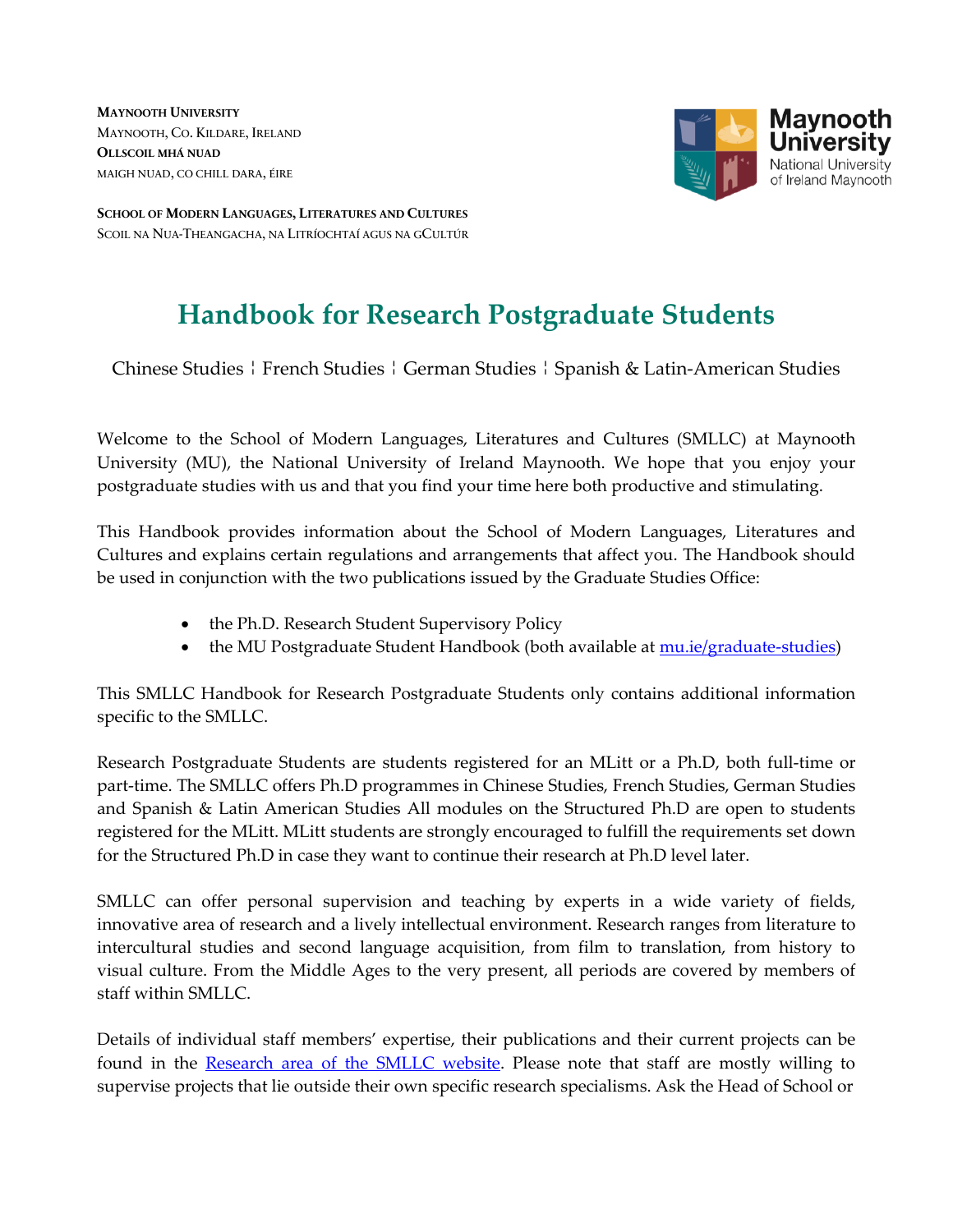the Subject Leaders / Postgraduate Coordinators of the subjects to direct you to the most suitable staff member. In general, research is organized around the following [thematic research clusters:](https://www.maynoothuniversity.ie/school-modern-languages/research)

- Cultural Representations of Motherhood
- Applied Linguistics & Intercultural Studies
- Cultures of Migration
- $\bullet$  20<sup>th</sup> and 21<sup>st</sup> Century Literary and Film Studies
- Cultural Representations of Conflict/Memory Studies
- Representations of Gender

(Projects outside these areas may also accepted for supervision.)

Any research student's primary relationship is with his or her supervisor. Joint supervision across the disciplines within SMLLC and with colleagues in other schools, departments or institutes is possible. Research students are encouraged to participate in the activities of the School by attending guest lectures and readings, and above all by attending the SMLLC Research Seminar series (Wednesdays 1 pm, SMLLC Seminar Room). Even listening to presentations on topics not related to your own research can provide valuable experience. The Research Seminar is also the primary forum to present your own research to an interested and knowledgeable audience.

The postgraduate programmes offered by the School aim to help you to develop your understanding and appreciation of important concepts in the literatures and cultures of Europe and the wider world, to enhance your analytical, creative and reflective skills, and to cultivate your love of other cultures. The aim of embarking on a major research project at post-MA level is not only to demonstrate one's own understanding of the chosen field of investigation, but also to make a meaningful contribution to knowledge in this field. This includes demonstrating where the thesis breaks new ground by locating the investigation and argument in the overall context of existing (published) research and scholarship.

To enter a postgraduate programme is to commit oneself to certain standards of professional behaviour. These include regular and punctual attendance at all time tabled sessions and supervisory appointments, and punctual presentation of all assignments. They also include a methodical approach to the citation of sources in all written work and adherence to the style conventions of the relevant sub-discipline.

While every effort has been made to ensure the accuracy of the material in this handbook, neither the school nor the university can be bound by any error or omission, and we reserve the right to make any changes deemed necessary.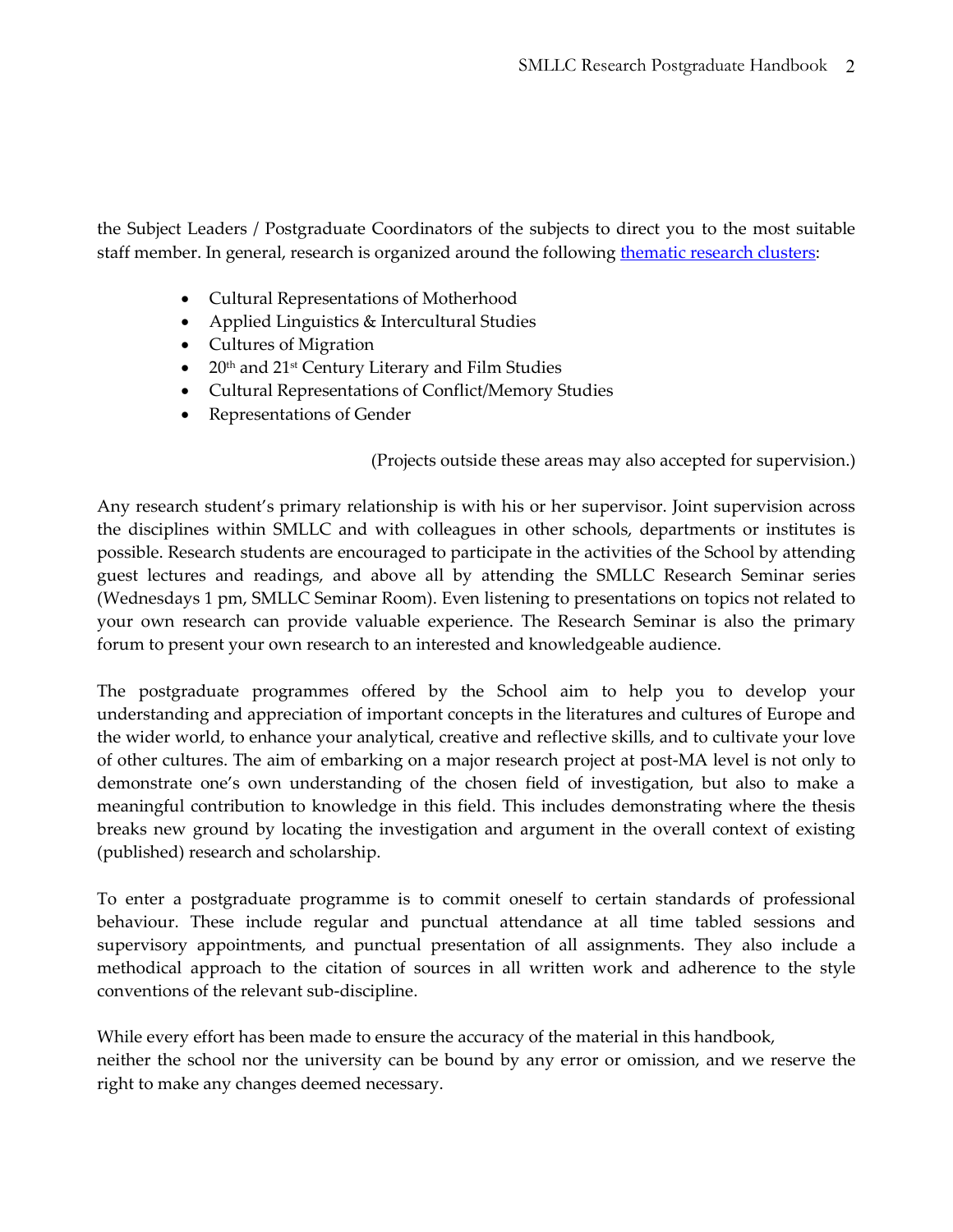#### **SMLLC Contact Information**

All administrative offices of SMLLC are located in the Arts Building, North Campus, Maynooth University. The administrative offices are in rooms 35, 36, 37 and 66. The SMLLC staff offices are also located in the Arts Building, but some are located in Callan Building (see language websites).

## **Websites:**

- [mu.ie/smllc](https://www.maynoothuniversity.ie/school-modern-languages)
- [mu.ie/chinese](https://www.maynoothuniversity.ie/chinese)
- [mu.ie/french](https://www.maynoothuniversity.ie/french)
- [mu.ie/german](https://www.maynoothuniversity.ie/german)
- [mu.ie/spanish](https://www.maynoothuniversity.ie/spanish)

## **Research Environment**

As a postgraduate student in the SMLLC, you will enhance your understanding and knowledge of the various languages, literatures and cultures taught in the School, enhance your research, linguistic, and other transferable skills, carry out research in your chosen area of specialization under the supervision of an expert in the field, meet established academics in the field of languages, literatures and cultures, become part of a specialist group of scholars and participate in research seminars, workshops and conferences.

Research students, particularly those in receipt of a John and Pat Hume Scholarships, funding from the IRC, the NUI, or other academic bodies, should apply to An Foras Feasa [\(www.forasfeasa.ie\)](http://www.forasfeasa.ie/) for work space in the Iontas Building (foras.reasa@mu.ie). SMLLC will attempt to provide shared office facilities and access to computers to all research postgraduate students who also have teaching duties in any of SMLLC's language units. Shared office facilities will be located in the School Ph.D Hub.

#### **Supervision of Thesis**

A supervisor is appointed by the University for every MLitt and Ph.D student on the nomination of the Head of School. The student and supervisor will agree on a schedule of research and writing. This will be documented on the Initial Meeting Record Form. The number, duration and frequency of meetings between student and supervisor will be determined by the supervisor.

The exchange between supervisor and research student is one of the defining characteristics of university life. Every supervisor learns from his/her research students; and the supervisor is always keen to encourage original discoveries and insights on the student's part. The supervisor, on the basis of knowledge and experience, will provide perspective, direction and information, but the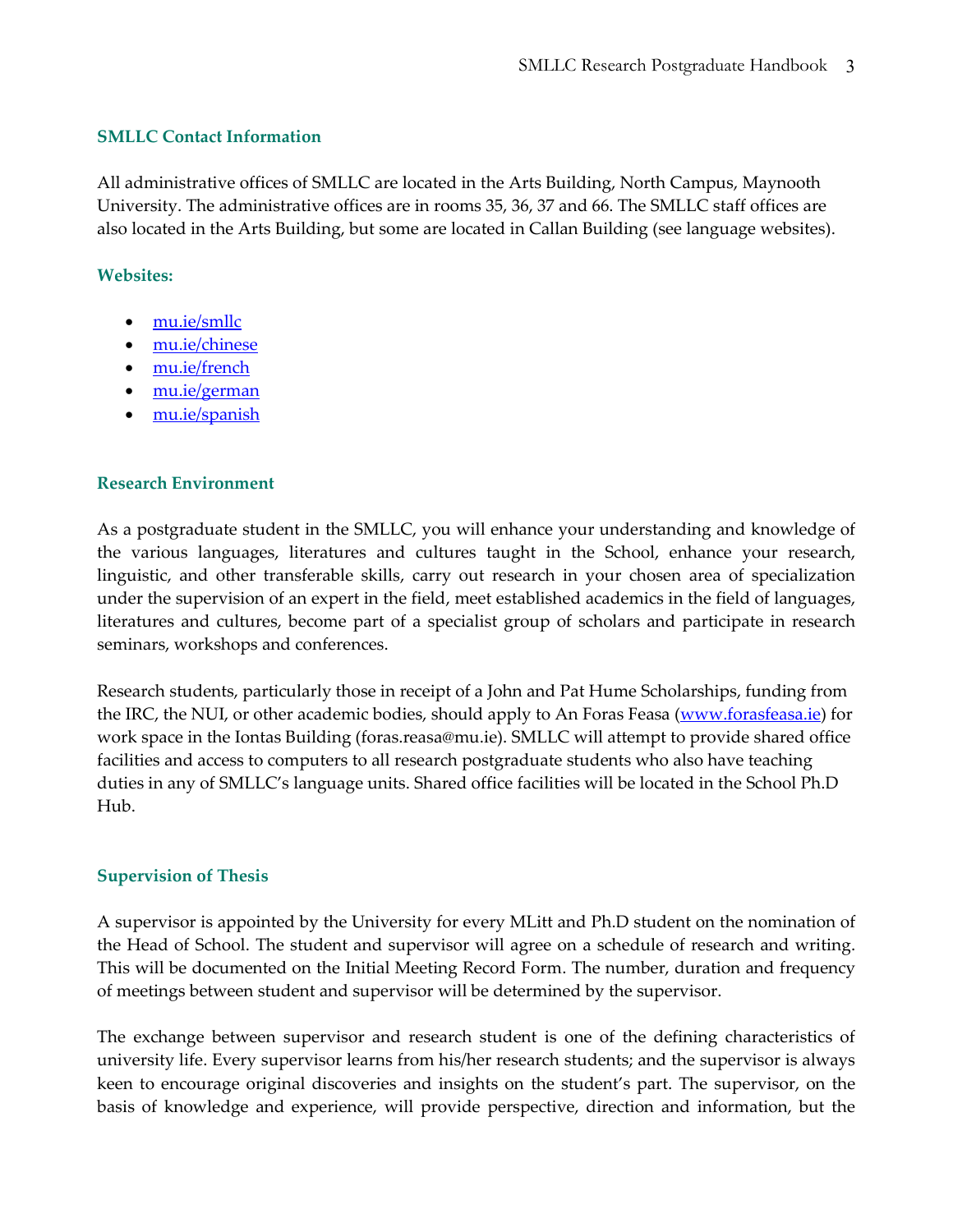initiative in researching and writing a thesis must come from the student. It is the duty of the supervisor to warn the student if he/she is making mistakes or failing to produce work to the required scholarly standard. However, the production of a thesis of the necessary quality is ultimately the responsibility of the student. Any change in the scope or emphasis of a thesis should be negotiated with the supervisor.

Supervisors will read and advise on individual chapters and/or oral presentations by the student. The frequency of this core supervisory activity is agreed between supervisor and student. However, it is imperative that a complete final draft of every thesis (including the preliminary pages and the bibliography) should be submitted to the supervisor in every case. A Ph.D thesis will not be accepted for examination by the university until both the supervisor and the Head of School have first signed a formal statement to the effect that it is ready for examination. (This does not commit the supervisor, or the Head of School to an assertion that the thesis merits the award of the degree.)

Students should not depend on the availability of their supervisors for consultation in July or August, unless this has been specifically arranged. In case of any dispute arising between a student and his or her supervisor, either party may raise the matter – informally in the first instance – with the Head of School. If the Head of School is also the supervisor, the subject leader of the relevant language unit should be informed of the problems. Beyond that, the normal grievance procedures pertaining in MU will be activated.

# **Annual report and progression**

Every MLitt and Ph.D student is required to complete the *Initial Meeting Record Form* at the beginning of their research and the *Annual Progress Review Form* to report on the year's work and to set out future plans. These forms are forwarded to the supervisor who adds his/her comments and then passes them on to the Head of School. Copies of the forms are available from the supervisor, the [Graduate Studies website](https://www.maynoothuniversity.ie/graduate-studies/stipend-and-fees-forms-research-students) and from the SMLLC Administration Office.

Please note that the return of the *Annual Progress Review Form* is an obligation, even if the student proposes to submit a thesis in the summer or autumn of that year. For others it is a university prerequisite for continuing registration in the following academic year. Please also note that funding agencies (IRC, NUI, Hume) operate their own reporting regimes which mostly requires the supervisor's confirmation of adequate progress.

Where a prospective Ph.D. candidate has registered initially as a MLitt student, satisfactory progress may lead to a change of registration from MLitt to Ph.D. Progress considered to be unsatisfactory may lead to a recommendation to change registration from Ph.D to MLitt or to discontinue studies at the University.

Please consult the Maynooth University Ph.D [Research Student Supervisory Policy:](https://www.maynoothuniversity.ie/graduate-studies/graduate-studies-policies)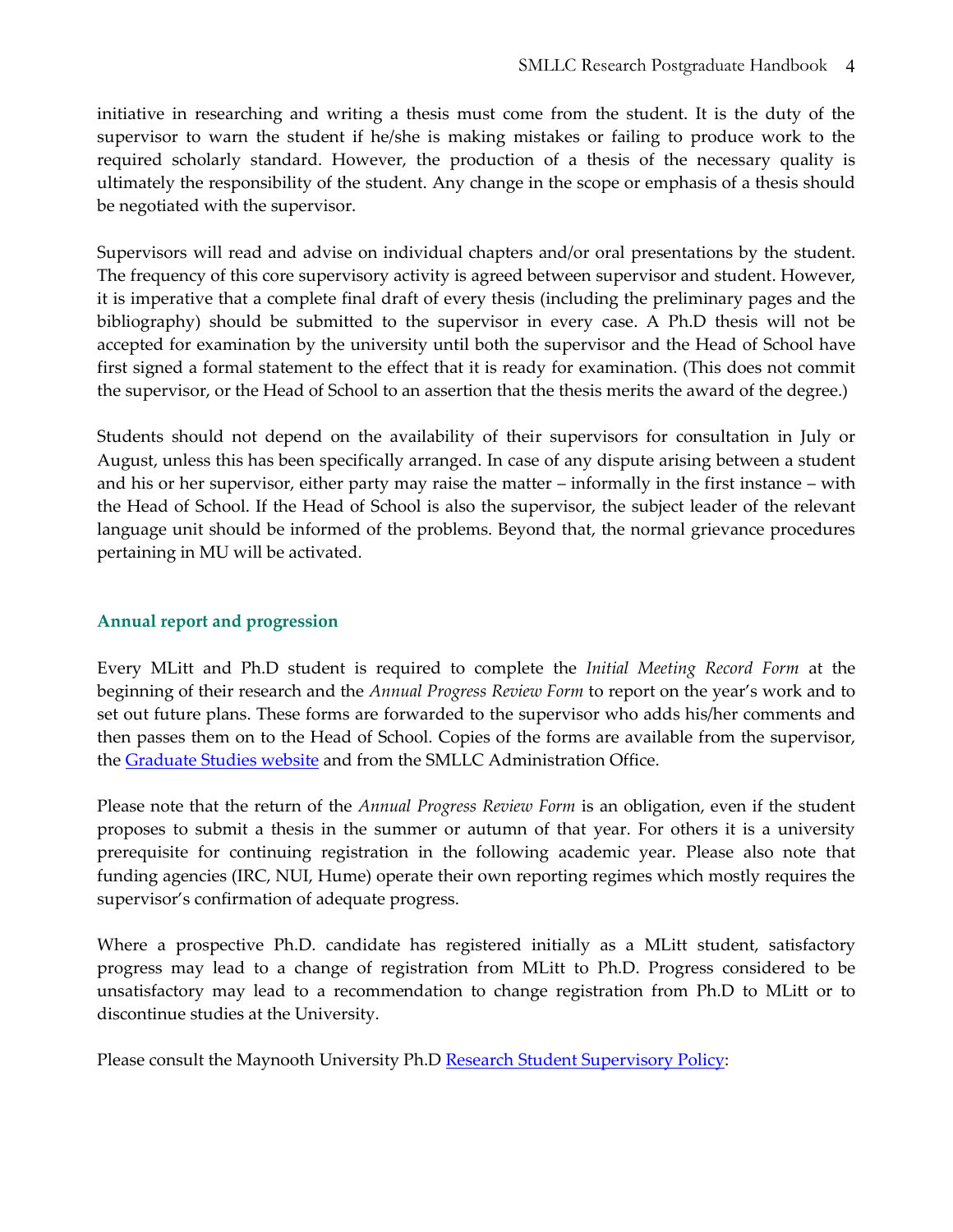#### **Programme Structure (Structured Ph.D)**

The normal prerequisite for admission to the Structured Ph.D programme is an MA or MLitt in the relevant subject area. Students with such a qualification are required to take structured Ph.D modules to the value of 30 ECTS credits. Students admitted without an MA, MLitt or equivalent are required to take structured Ph.D modules to the value of 60 ECTS credits. Students may, in consultation with their supervisor, take extra modules beyond this requirement.

#### **The Structured Ph.D consists of two parts:**

#### Major Thesis:

The thesis is based on original research conducted by students under the direction of an academic supervisor. The option of jointly-supervised research with another school, department or research institute (e.g. An Foras Feasa) is also available. For further information, please consult the university website [Postgraduate Studies](https://www.maynoothuniversity.ie/study-maynooth/postgraduate-studies/phd-research-programmes) area.

Any thesis must adhere to the conventions of the discipline in which it is written. This concerns structure and argument, the register (clarity and correctness) of the analytical language, but also the style of referencing and bibliography. The various disciplines and sub-disciplines represented in SMLLC all have certain conventions and requirements regarding thesis style. A comprehensive guide that contains information on all aspects of the formal presentation of theses, including referencing and bibliography, is issued by the Modern Humanities Research Association. This MHRA Style Guide is widely regarded as normative for academic form and style in Englishspeaking Europe; it is downloadable free of charge at [mhra.org.uk.](http://www.mhra.org.uk/)

The School does not prescribe the length of the thesis. However, a MLitt thesis that falls below 120 pages or 35000 words, a Ph.D thesis that falls below 250 pages or 75000 words (both including footnote references and bibliography, but excluding appendices, statistics, reproduction of sources, etc.) might be regarded as too light to deserve the award of the respective degree. The supervisor is the ultimate authority on length, style, structure, bibliography, referencing and related issues.

Student Research Module Options (including modules available outside of your main research discipline):

- Graduate Skills Modules,
- Subject-Specific Research Modules,
- Modules available outside the Home Department,
- Inter-University and External Modules,
- Flexibly defined Modules

The structured Ph.D and Research Masters programmes at Maynooth University are designed to meet the needs of the professional researcher and of an employment market that is wider than academia, through the introduction of a range of educational and training opportunities as part of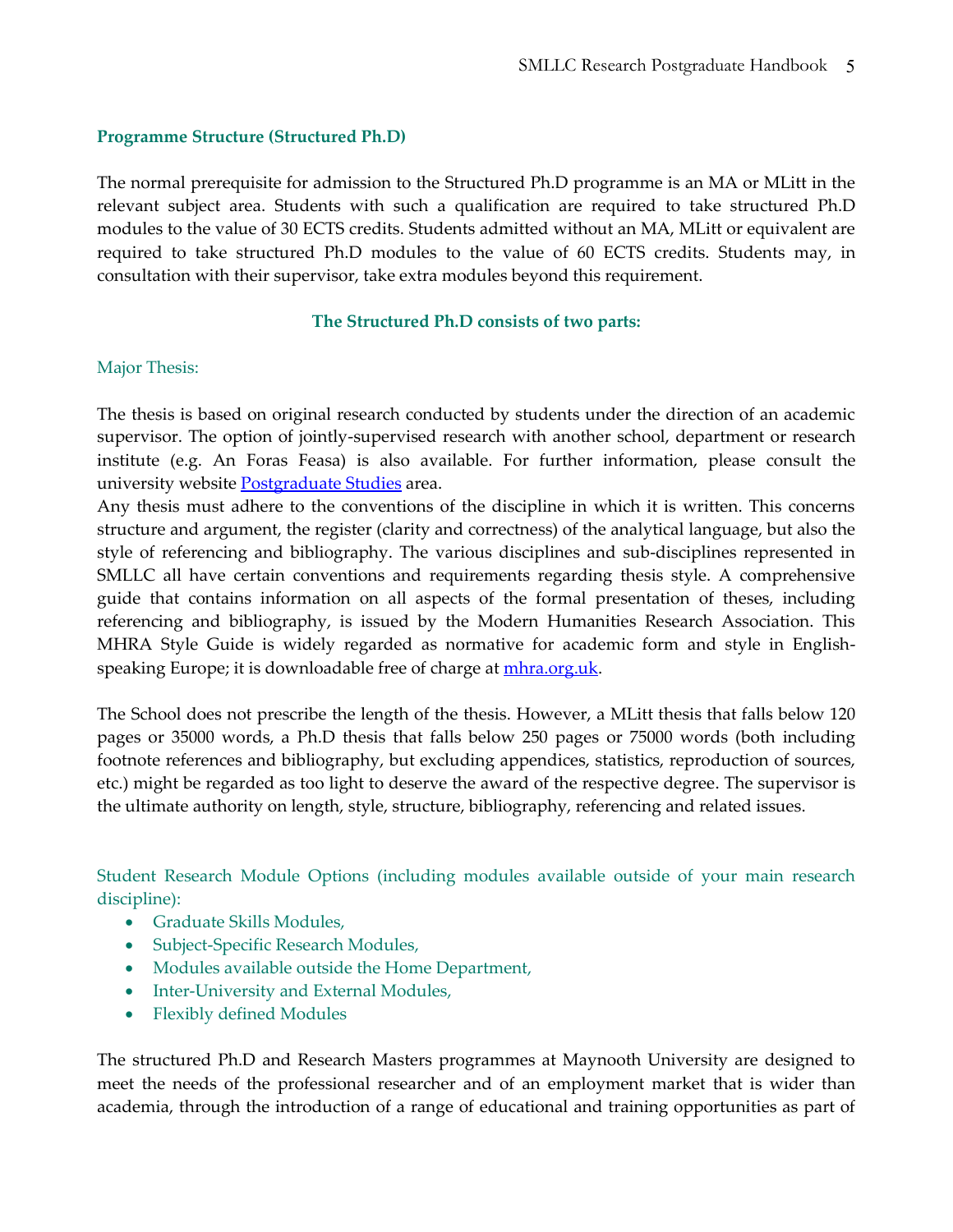the programme. All structured research programmes are supported by formally accredited subject specific modules and transferable modules.

The structured research doctorate is supported by a number of taught modules to be taken over the course of the programme designed to enhance research excellence and professional training.

The student, in consultation with their supervisor, will devise a plan with a specified number of modules taken each year of the programme. In the duration of the programme, 30 ECTS credits must be passed as the minimum requirement (15 ECTS in Graduate Skills and/or Outside the Home Department Modules and 15 ECTS in Subject-Specific or Inter-University/External Modules). The maximum ECTS credits that can be taken is 90 ECTS credits. Students normally take any given module only once over the course of the Ph.D programme. The same piece of work can only be submitted and accredited once (see table below). For a list of available modules, please click [here.](https://www.maynoothuniversity.ie/graduate-studies/modules-research-students)

Students are normally required to take the faculty-wide [Graduate Skills Modules](https://www.maynoothuniversity.ie/graduate-studies/modules-research-students) over the first three years of the programme. Allowances will be made for specific circumstances such as prolonged periods spent abroad or equivalent. Prolonged research periods abroad might offer the opportunity to take External Specialist Modules at the host university. Ph.D students based at a foreign university will be advised by their supervisor to take relevant modules or attend relevant seminars, etc. Such modules will be awarded the ECTS value stipulated by the host university. Prolonged research periods abroad may also be considered as an Internship. The mark(s) achieved at the host university will be translated into the MU scheme of "Pass" and "Did Not Complete".

Students are normally required to take one (but normally not more than one) of the ID84X modules (that's the SMLLC Research Seminar identified as ID841, ID842 or ID843 depending on the year of registration for the degree) during the first three years of their Ph.D programme. ID81X modules are offered in irregular intervals, but at least every third year so that every student has the chance to take an ID81X module over the course of their programme; specific topics will vary (determined by area of research of a given cohort). Every student is normally required to take one ID 81X module during the four years of their Ph.D programme.

Students are encouraged to take suitable modules, including suitable modules offered by cognate departments / schools / research institutes within Maynooth University. Students also have the opportunity to take suitable modules from relevant MA programmes if they have not already done so. All students normally have to pass at least one Advanced Specialist module.

| <b>Module Code</b>                                                                         | <b>Module Title</b>                               |  |
|--------------------------------------------------------------------------------------------|---------------------------------------------------|--|
| A minimum of 15 credits from the following Generic Skills and Transferable Skills modules: |                                                   |  |
|                                                                                            |                                                   |  |
| GST <sub>1</sub>                                                                           | <b>Personal Development and Employability</b>     |  |
| GST <sub>2</sub>                                                                           | <b>Finding Information for your Research</b>      |  |
| GST3                                                                                       | <b>Academic Writing</b>                           |  |
| GST <sub>4</sub>                                                                           | <b>Research Practice and Integrity</b>            |  |
| GST <sub>5</sub>                                                                           | <b>Creative Thinking and Problem Solving</b>      |  |
| GST <sub>6</sub>                                                                           | Social Entrepreneurship: Making a Real Difference |  |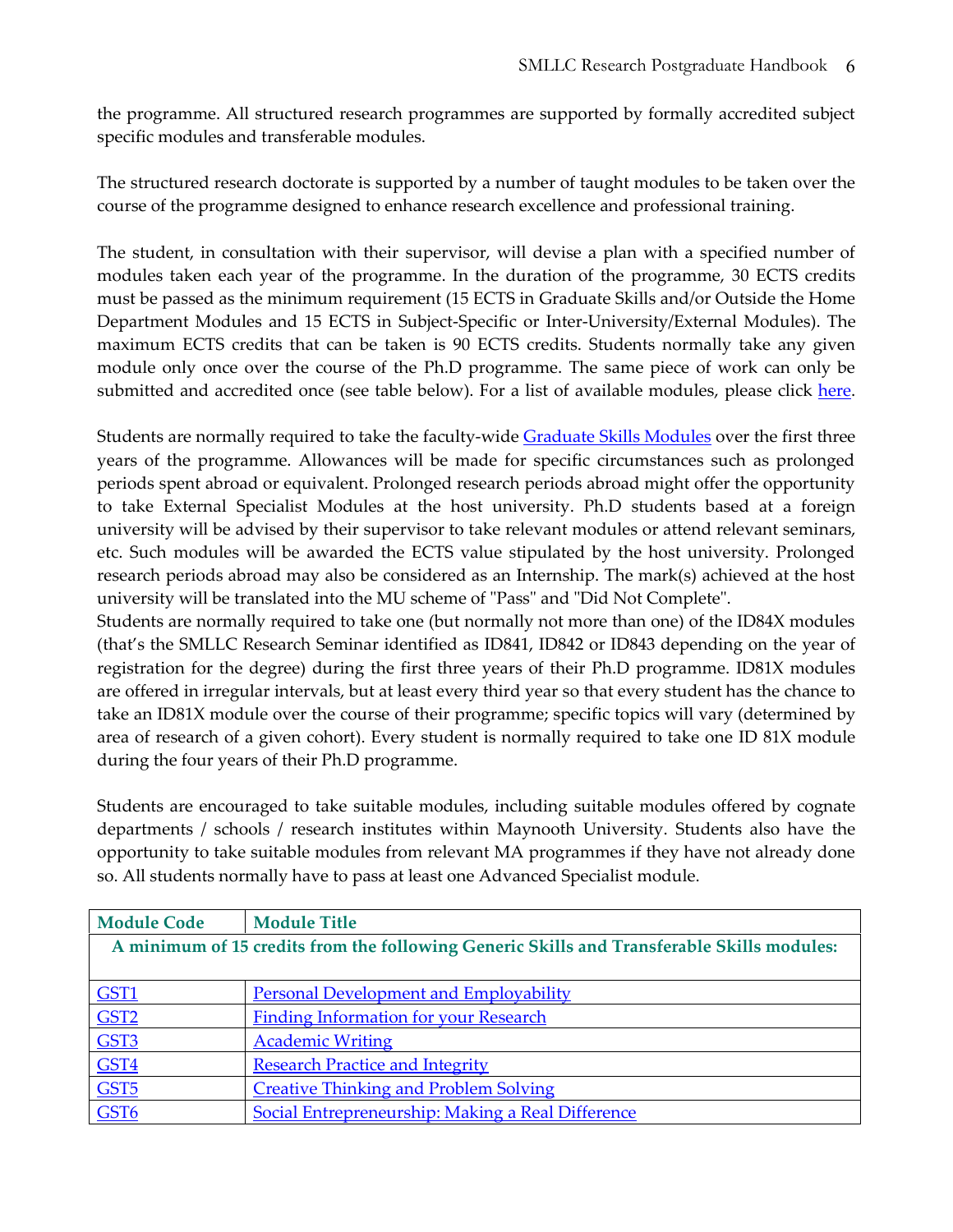| GST8                                                                 | <b>Grant Management &amp; Compliance</b>                                |
|----------------------------------------------------------------------|-------------------------------------------------------------------------|
| <b>GST10</b>                                                         | <b>Innovation &amp; Research Commercialisation</b>                      |
| GSS <sub>3</sub>                                                     | <b>Professional Skills: Thesis Completion and Career Development</b>    |
| <b>GST13</b>                                                         | <b>Research Funding Application</b>                                     |
| CTL1                                                                 | Professional Certificate in Postgraduate Teaching & Learning: Tutors &  |
|                                                                      | Demonstrators                                                           |
| A minimum of 15 credits from the following Flexibly Defined Modules: |                                                                         |
| ID84X                                                                | SMLLC Research Colloquium*                                              |
| FR/GN/SPA 85X                                                        | Summer or Winter School / External Short Course / Master Class**        |
|                                                                      |                                                                         |
| FR/GN/SPA 86X                                                        | Conference: Attendance & Presentation**                                 |
|                                                                      |                                                                         |
| SPA 87X                                                              | Inter-institutional / International Seminar**                           |
| SPA 88X                                                              | Internship**                                                            |
| SPA 89X                                                              | Language for Academic Purposes                                          |
| ID 81X                                                               | Issues and Strategies in Contemporary Modern Languages, Literatures and |
|                                                                      | Cultures**                                                              |
|                                                                      | Transferable Modules (from other Schools, Departments or Centres)       |
|                                                                      |                                                                         |

\*Attendance at Research Seminars is strongly recommended. Credit will be awarded on the basis of the presentation of a paper on the student's own research or a response paper / summary of another speaker's presentation.

\*\* Assessment and award of mark will be determined on an individual basis, appropriate to the event. If external organisers award certificates or credit, the result will be translated into the MU categories of "pass" or "did not complete"; if external organisers do not issue certificates, other forms of assessment (e.g. project report) will be required.

Supervisors will make their students aware of any external opportunities (conferences, workshops, etc), but students should also inform themselves of conferences and courses, for example by subscribing to relevant mailing lists.

There are also flexibly defined modules on offer which are assessed by the Supervisor. These are:

# **Flexibly Defined Modules: Modules Assessed by Supervisor**

- 1. Conference Organisation
- 2. Work Based Placement
- 3. Research Placement
- 4. Engaging with the community: research, practice and reflection
- 5. Scientific Outreach and Communication
- 6. Advanced Communication Skills (Conference Presentation)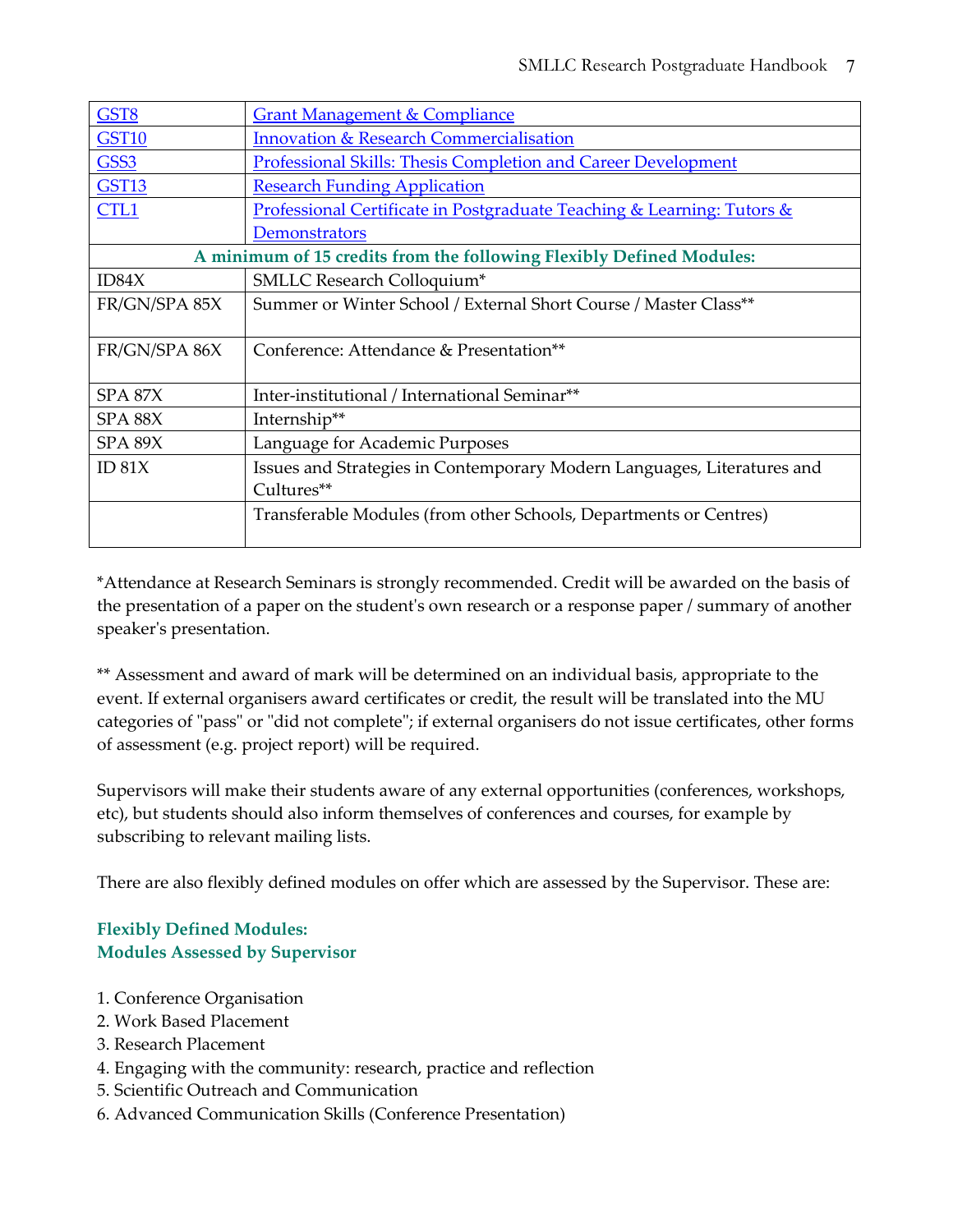- 7. Advanced Communication Skills (Publication)
- 8. Seminar Series
- 9. Winter/Summer School/Short Courses

#### **The Viva Voce Examination**

Once the thesis is submitted, the university will appoint examiners for the Ph.D, one internal (normally from the department or subject in question) and one external expert in the field. An independent chair is also appointed who invites the student once a date for the viva has been set. The student will also be asked if he/she would like his/her supervisor to be present at the viva. Vivas would normally concentrate on the thesis, especially issues arising out of the research, but may also touch on topics from related fields. The examiners issue a recommendation; if the recommendation is that certain corrections and amendments have to be undertaken by the student, it is the role of the internal examiner to verify that these were indeed carried out before the final version can be submitted and the degree can be awarded. No new viva is necessary in these circumstances. Other recommendations include acceptance of thesis without any corrections and rejection of thesis.

More information relating to the examination by Viva Voce can be found at **Academic Policies and** Procedures | Maynooth University.

# **Services, Supports and further Information:**

**The Library:** As a research postgraduate student, you will be given some basic training in research skills as you embark on postgraduate study. This might include a workshop with your subject librarian, which will show you how to access the many useful resources available in the library. SMLLC offers support to research postgraduates to cover the cost of interlibrary loans (up to 10 per student per year).

As a postgraduate student, you will have access to the National Library of Ireland (http://www.nli.ie/en/readers-tickets.aspx) and other university libraries in the Dublin area. You can get the application forms for SCONUL and ALCID cards from the Maynooth University Library. These will allow you to access other libraries in Ireland and the UK. The Russell Library in St Patrick's College holds historical materials that may be of interest to research students. Access to the Russell Library is by appointment only.

**An Foras Feasa:** SMLLC has strong links with An Foras Feasa: The Institute for Research in Irish Historical & Cultural Traditions (www.forasfeasa.ie). Research postgraduate students of SMLLC can avail of the facilities of and are encouraged to participate in events organized by An Foras Feasa.

**Conference Support:** Supervisors will make their research students aware of any external funding possibilities both as regards scholarships for the MLitt/Ph.D as a whole and for special initiatives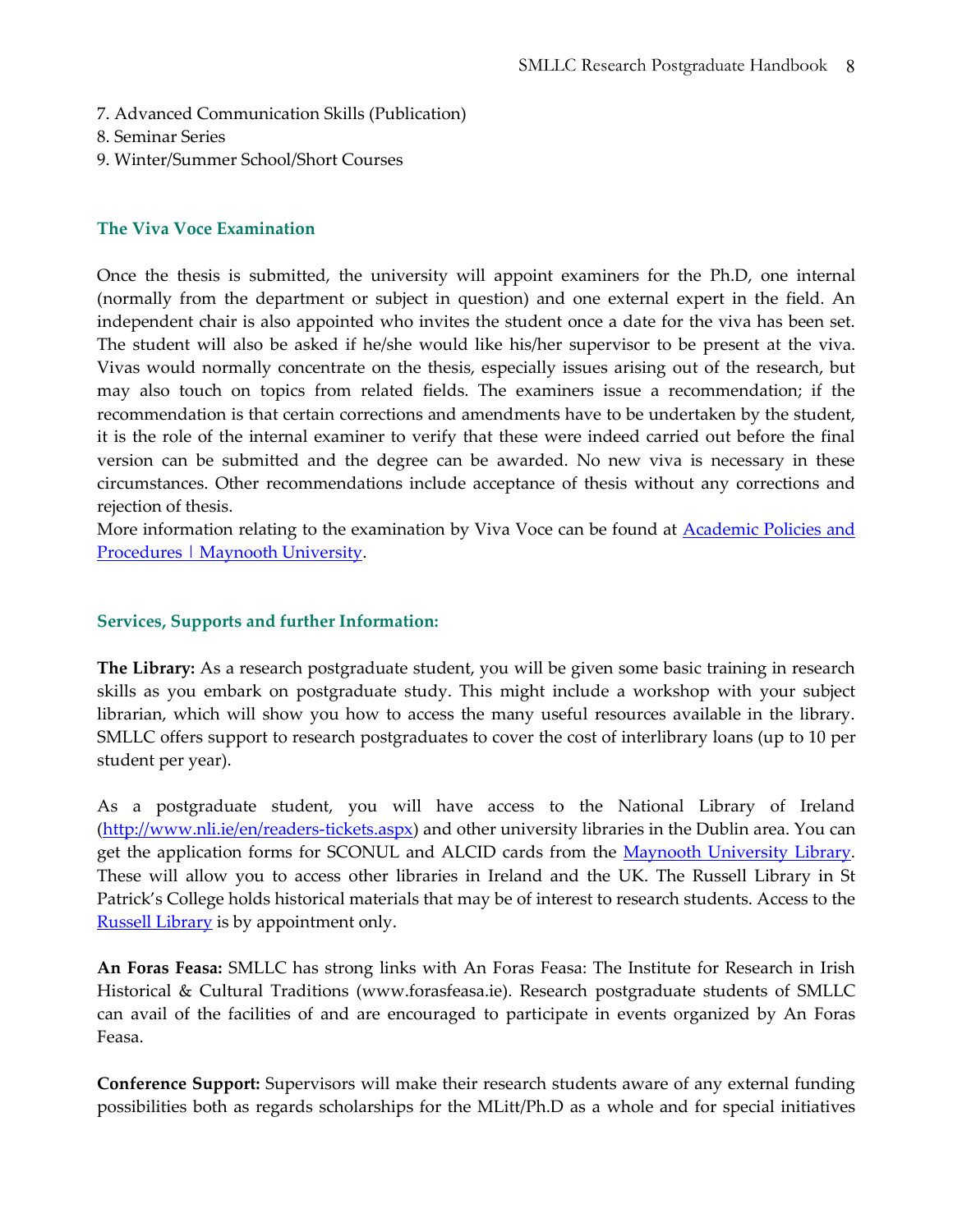(travel grants, conference subsidies, bursaries for archive visits, etc.). The most important sources of postgraduate funding are IRCHSS scholarships, NUI studentships and the John and Pat Hume scholarships awarded by Maynooth University. Supervisors will assist students with their applications.

The individual subjects within SMLLC might offer limited financial support to Research Postgraduate Students to facilitate attendance of conferences, workshops and masterclasses. Such assistance must be authorized by the Head of School. Further information about possible funding opportunities is available at the Graduate Studies webpage.

**Graduate Studies Office:** The Office of the Dean of Graduate Studies is responsible for the overall affairs of the postgraduate community; this includes generic skills modules, welfare, internal scholarships, etc. You are strongly advised to look at the **Graduate Studies Office** website. It contains information on the governance of and regulations for postgraduate degree programmes as well as information about: The Graduate Feedback Council; The Postgraduate Researchers' Forum; The Postgraduate Society.

**Health and Safety:** The commitment and cooperation of all staff and students of the University is essential if safety, health and welfare are to be ensured. When entering a lecture theatre or classroom, students should note the nearest exit in case of emergency. In the interest of safety students are asked not to obstruct passageways with bags/books etc. in class rooms and lecture theatres. Please consult the **Health and Safety** web page for further information regarding fire assembly points, first aid etc.

**Equality, Diversity, Inclusion and Interculturalism:** Maynooth University is committed to equality in higher education, both within the University and within the higher education system as a whole in Ireland. It recognises that the obstacles to equality are complex and can include deep-rooted structural biases as well as formal barriers. It seeks to develop and implement policies and procedures which promote equality and which avoid unfair discrimination on grounds of age, disability, membership of the Traveller community, marital status, family status, gender, religion, social class, sexual orientation, race, colour, nationality or ethnic or national origins.

Maynooth University is committed to being a University community that promotes and advances equality, respects and values diversity, and develops a collegiate environment of *excellence with equality*, in which the human rights, the responsibilities and diversity of all students and staff are recognised and respected.

The University values the enrichment that comes from a diverse community of students and staff and seeks to promote equality and prevent discrimination in the access, experience, progression and achievement of all students and staff through developing and implementing clear policies, processes, practices providing effective support to help realise equality in student experience and in employment.